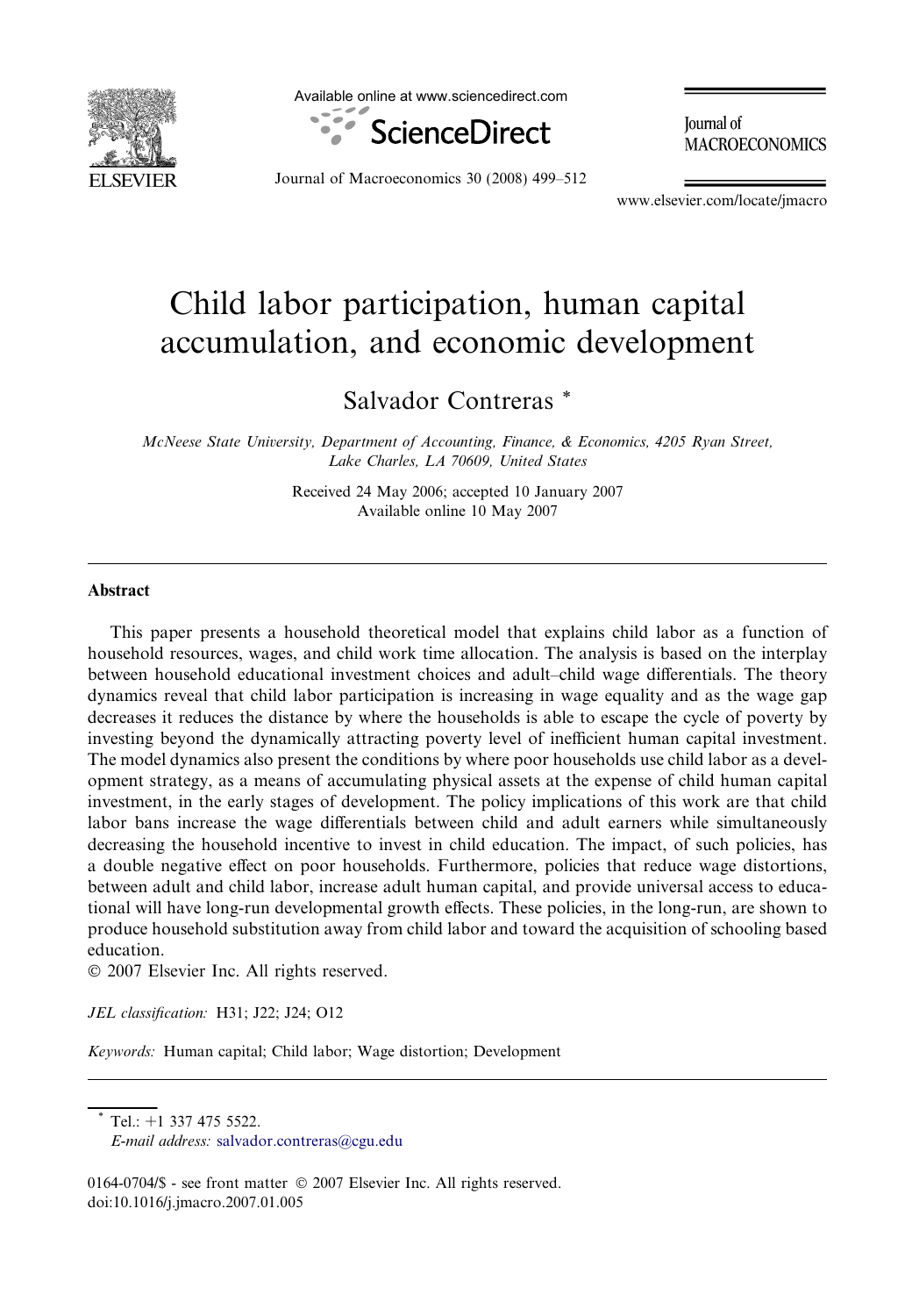## 1. Introduction

Child labor has played itself out in the political, public, and academic, forum with a mixed set of policies and remedies. The problem that economists face in addressing the topic of child labor lies on how one interprets the expected welfare utility experience of individual households if child labor is, or is not, eliminated. According to [Fan \(2004\)](#page--1-0) [and Basu and Van \(1998\)](#page--1-0) an increase in child labor policy restrictions leads to a positive, negative, welfare effect depending on the structure of the assumed labor market. That is, the imposition of a ban on child labor will shift the supply curve of labor to the left, this, in turn, leads to an increase in the wage rate for adults; yet, the increase in wages raises, lowers, household utility depending on which effect dominates the change, substitution or income effect. The income effect would dominate a substitution effect in the case where child labor is not substituted from one industry to another.<sup>1</sup> In this case, the rise in the adult wage caused by a reduction in the labor supplied will have a positive income effect that could potentially compensate the household for the loss income from its young not being able to participate in the labor market. On the other hand, if child labor is only displaced from one sector and reallocated in another, say from export to domestic production, the substitution of one labor group for another will have zero to negative net effects on household welfare. That is, the child labor entering the domestic production market will displace adult labor lowering overall wages for all participants of the domestic production market. The wages in the primary, export production, market may have overall zero net impact on adult wages due to the influx of adults entering the export production market because of higher wages relative to those earned in the domestic production market. If the substitution of one labor sector to another dominates the income effect, that would in tern depress child wages, and possibly expose children to more hazardous work environments, and have a mixed effect on adult wages. On the other side of the economic debate exits a moral and ethical consumer behavior problem, is the consumption of known child labor produced goods acceptable? [Basu and Van \(1998\), Fan \(2004\), Edmonds](#page--1-0) [\(2005\), Edmonds and Pavcnik \(2005\),](#page--1-0) among others, argue that child labor while socially wrong, may serve as an economic good. Under some assumptions, and conditions, they argue that child labor bans could have negative welfare effects.

This paper presents a general equilibrium model that addresses the effects of child labor on household outcomes. Of interest is the notion that child labor bans will depress household resources by reducing household income. While work by [Baland and Robinson](#page--1-0) [\(2000\)](#page--1-0) state that child labor is an equilibrium outcome and that under certain conditions child labor bans may lead to child welfare improving outcomes; this paper, along with [Basu and Van \(1998\)](#page--1-0), find that child labor bans are not efficient outcomes. The reason for this result lies on the effect that wage distortions have on the incentives of children to participate in the labor market. The dynamics of the model show that child labor participation is a decreasing function of wage inequality between adults and child laborers. The paper sets to uncover the impact of child labor participation as a dynamic approach to household decisions of child educational choices given that a household begins the process of development from a poverty stricken beginning.

<sup>&</sup>lt;sup>1</sup> [Doepke and Zilibotti \(2005\)](#page--1-0) work provide the case of a successful child labor regulation that makes regulation implementation dependent on the will of the majority and assures policy success by household self-enforcement.